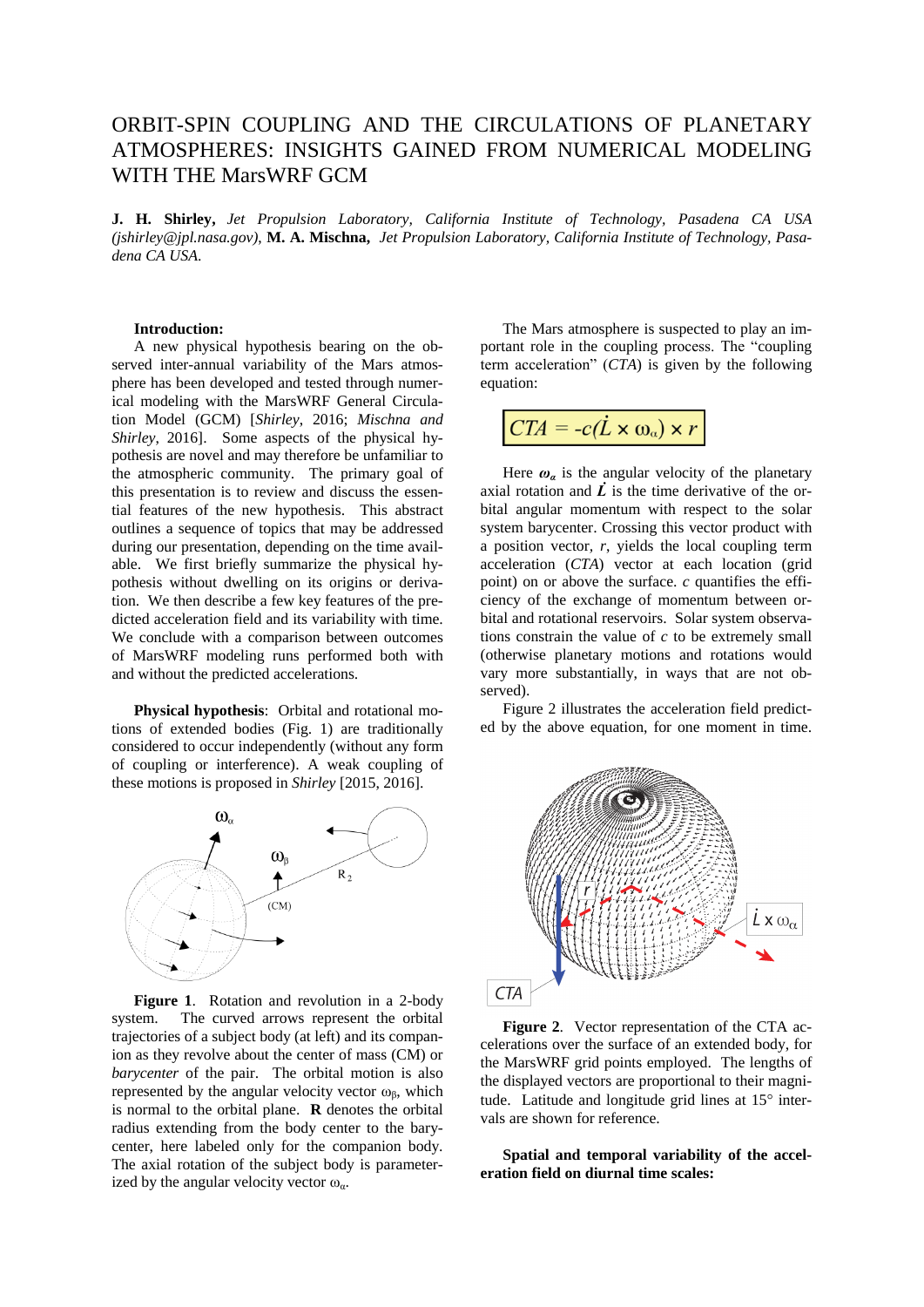First let us visualize the axial rotation of the body carrying a particular surface location through the illustrated pattern (or *field*) of accelerations once per day. Consider the vectors plotted for points on the northernmost latitude circle (i.e.,  $60^{\circ}$  N). As the body rotates, the acceleration points northward, then eastward, then southward, then westward, varying systematically in magnitude through this interval.

This diurnal pattern of variability combines in a somewhat complex fashion with the normal diurnal cycle of solar heating that is responsible for driving both dayside convective activity and the well-known thermal tidal cycles of the Mars atmosphere. To see how this occurs, let us next suppose that a portion of the globe of Fig. 2 is illuminated by radiation from the Sun. Over the period of one year, the "sunlit hemisphere" of Mars would progress through a complete rotation, with respect to the approximately fixed pattern of accelerations shown in Fig. 2. If the resolved accelerations are directed northward at local noon in a particular location, then (holding all else constant, for purposes of illustration), approximately 6 (Mars) months later they would be directed southward at that same local time.

### **Temporal variability of the forcing function:**

In addition to the diurnal variability noted above, we also recognize that both the sign and the magnitude of the *CTA* scale directly with the rate of change of the planetary orbital angular momentum,  $\vec{L}$ . The variability of this parameter in the case of Mars over the period from 1980 to 2000 is illustrated in Fig. 3.



**Figure 3**. Phasing of the waveforms of the rate of change of the orbital angular momentum of Mars  $(\vec{L}, \text{ in blue})$  and the solar irradiance at Mars (in red) from 1980-2000. Units on the y-axis correspond to deviations from the mean value of the solar irradiance at Mars (~590 W m<sup>-2</sup>). The  $\vec{L}$  waveform has been arbitrarily scaled for purposes of illustration. It attains positive and negative extrema of  $4.45 \times 10^6$  $M_{\text{Mars}}$  m<sup>2</sup> s<sup>-2</sup> and -3.41 x10<sup>6</sup>  $M_{\text{Mars}}$  m<sup>2</sup> s<sup>-2</sup> during this interval.

The variability of the amplitude and period of the  $\vec{L}$  waveform is due to solar system dynamics, as described in *Shirley* [2015]. As a consequence of this variability, the CTA acceleration field periodically disappears (as the forcing function  $\vec{L}$  passes through the zero points of the curve of Fig. 3), to subsequently re-emerge with opposite sign. The directions of all of the local acceleration vectors of Fig. 2 would then be *reversed*, as a consequence of this form of variability.

From the above considerations, we are led to the most basic prediction of the orbit-spin coupling hypothesis: That the subject atmosphere will experience cycles of intensified large scale motions, centered near the extrema of the  $\vec{L}$  waveform; while conversely "relaxing" to an unforced state, during intervals when the  $\vec{L}$  waveform approaches and transitions through the zero points.

Figure 3 also illustrates the annual cycle of solar irradiance over the same time interval. The incommensurability of the periods of the  $\vec{L}$  waveform and the solar year leads to continuous variability of the phasing of the two curves illustrated. According to the hypothesis under evaluation, the variable phasing of the  $\vec{L}$  waveform with respect to the annual cycle may play an important role in contributing to the inter-annual variability of the atmospheric circulation of Mars.

## **Comparisons of forced and unforced MarsWRF GCM outcomes:**

The coupling term accelerations have been incorporated within the dynamical core of the MarsWRF GCM. The resulting modified GCM has been subjected to extensive validation and testing [*Mischna and Shirley*, 2016]. Introduction of this added forcing within the already complex dynamics of a general circulation model may lead to consequences and phenomena that are difficult to foresee. However, in the above-cited study, we found that conditions favorable to the occurrence of global-scale dust storms (GDS) were generally reproduced by the model, for years in which known past perihelion-season GDS actually occurred.

An important caveat for the present version of the GCM is that all of the model runs thus far reported have been performed with atmospheric dust "turned off," in order to best isolate the consequences of the *CTA*. (However, please also see the presentations by *Mischna et al*. and *Newman et al*., this conference). Work is now underway to describe the effects of both passive and active dust within the models as forced by the CTA. Secondly, to date we have left the model parameterizations of the Mars water cycle in their default states. We recognize that a great deal remains to be done before we can claim a realistic simulation of atmospheric conditions on Mars with the modified MarsWRF model.

### **Comparison of global wind fields in forced and unforced model runs:**

The following two figures illustrate differences in